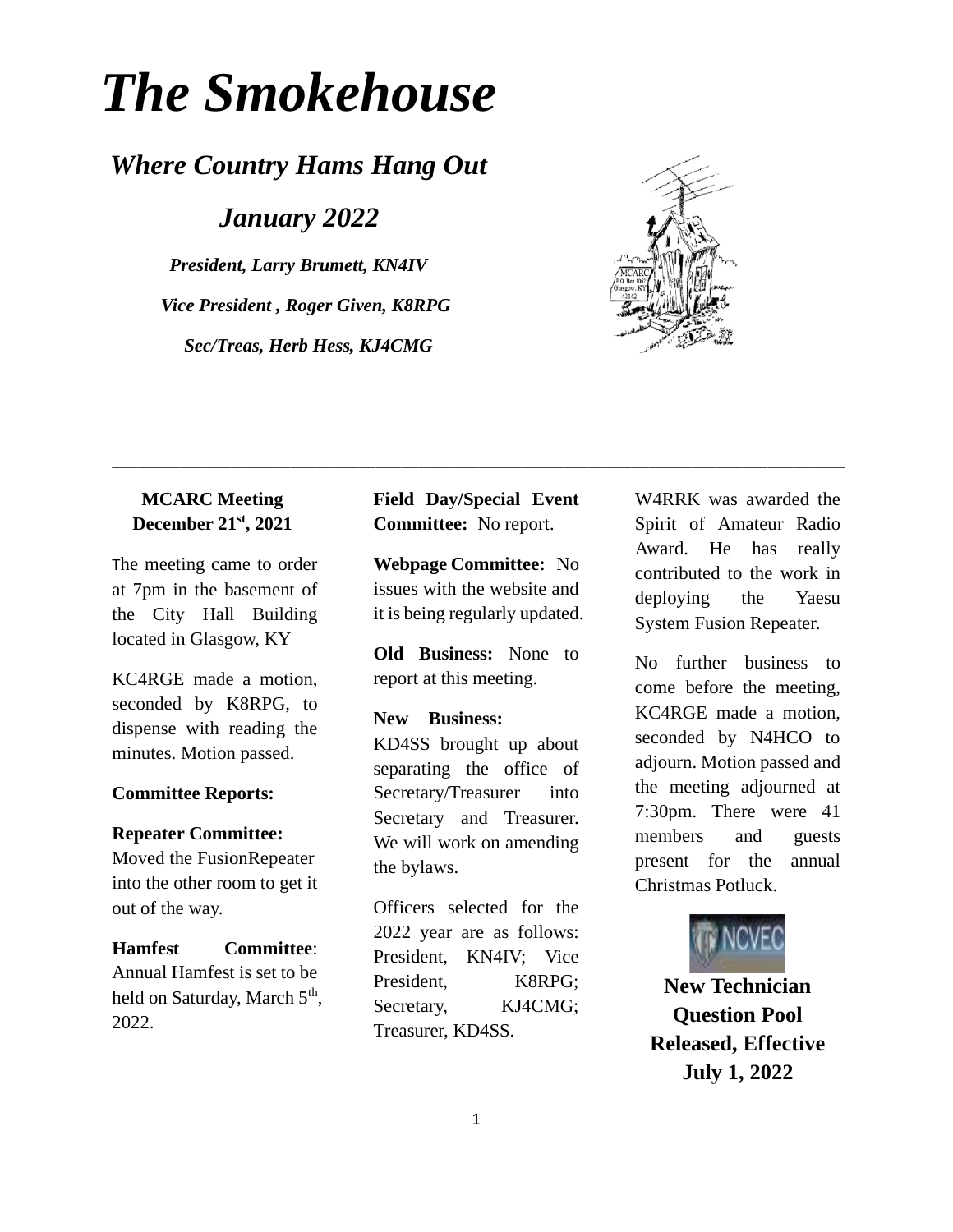The National Conference of Volunteer Examiner Coordinators (**[NCVEC](http://www.ncvec.org/)**) Question Pool Committee (**[QPC](http://www.ncvec.org/page.php?id=333)**) has released the *2022 – [2026 Technician](http://www.ncvec.org/page.php?id=373)  [Class FCC Element 2](http://www.ncvec.org/page.php?id=373)  [NCVEC Question Pool](http://www.ncvec.org/page.php?id=373)  [Syllabus & Question Pool](http://www.ncvec.org/page.php?id=373)* into the public domain. It's available as a *Word* document or PDF. The three graphics required for the new Technician question pool are available within the documents, or separately as PDF or JPG files.

The new pool incorporates some significant changes compared to the 2018 – 2022 pool. Its 257 questions were modified slightly to improve wording or to replace distractors; 51 new questions were generated, and 62 questions were eliminated. This resulted in a reduction of 11 questions, bringing the total number of questions in the pool from 423 to 412. The difficulty level of the questions is now more balanced, and the techniques and practices addressed have been updated.

The new 2022 – 2026 question pool is effective July 1, 2022 – June 30, 2026, and *must* be used for Technician-class license exams administered on or after July 1, 2022. — *Thanks to NCVEC Question Pool Committee*



## **ARRL Surveying Field Day Participants**

The ARRL Programs and Services Committee is seeking input from stations and groups that participated in **[ARRL Field Day](http://www.arrl.org/field-day)** 2020 and 2021 and has posted a survey. The committee said the survey results may help shape the development of Field Day rules for 2022 and beyond. The survey has already been sent via email to some 13,000 Field Day participants, more than 2,400 Affiliated Clubs, and to the CQ-Contest and VHF-Contesting Reflectors.

"Specifically, as we look toward 2022 Field Day, health and social-distancing

concerns may continue in June 2022 during the ongoing world pandemic," said ARRL Radiosport Manager Bart Jahnke, W9JJ. "For 2023 and beyond, the assumption is made that the pandemic will be over, and COVID-related restrictions will be relaxed."

Jahnke said the Programs and Services Committee invites participants' insights, in advance of its January meeting, regarding what they consider appropriate for operating ARRL Field Day 2022 during the ongoing pandemic. The committee hopes to learn if participants prefer to continue Field Day under the pandemic accommodations afforded in 2020 and 2021, which included limiting home stations to the Low Power multiplier (150 W PEP), and whether stations in some classes or all other classes should be limited to 150 W PEP as well. Field Day stations operating at high power became the topic of some discussion in the wake of Field Day 2021, when some stations were reported to be running the legal limit on FT8 on crowded bands.

The committee is also interested in views on the 150 W versus 100 W change in the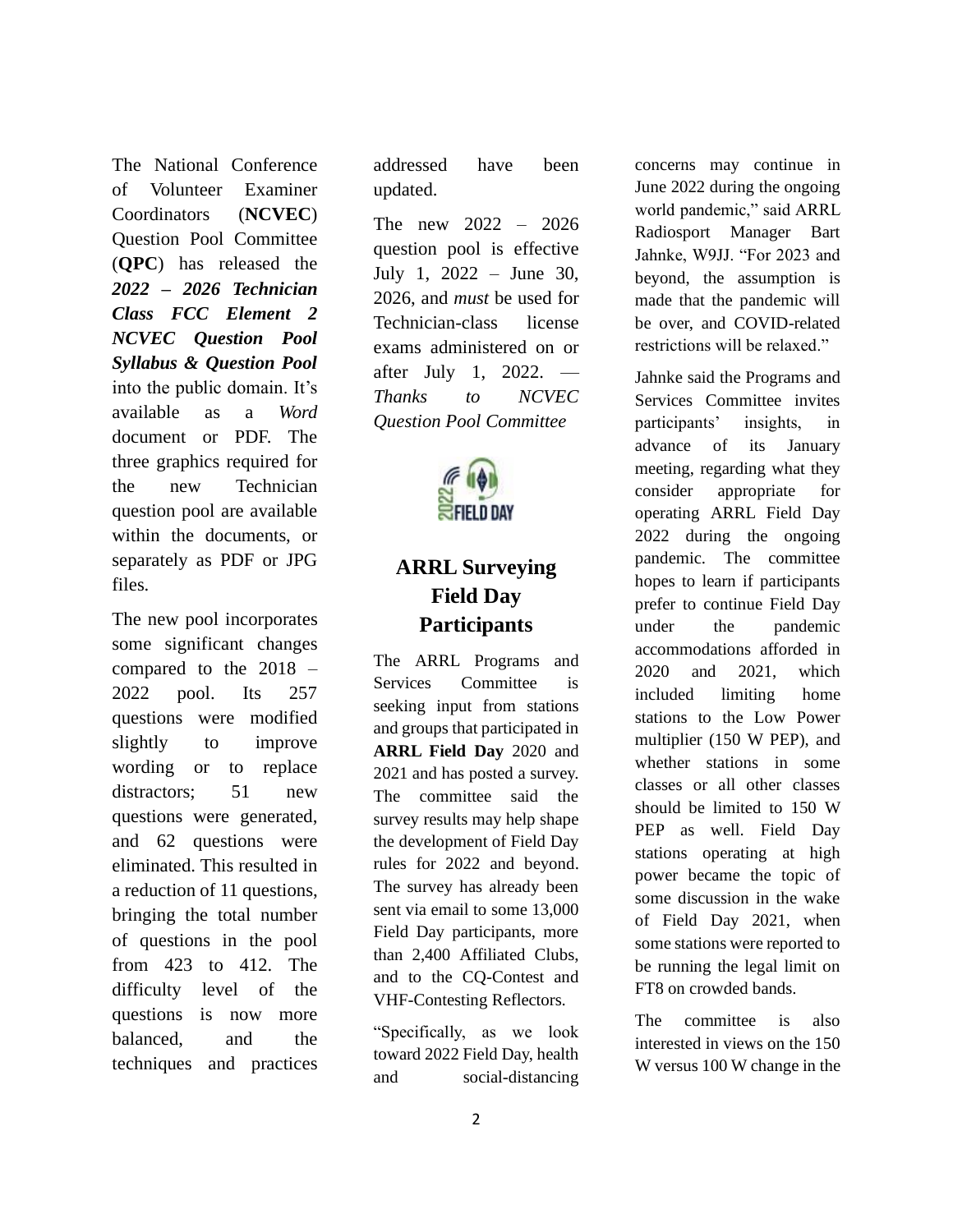Field Day Low Power category definition, which is being implemented across all contest platforms.

During 2020 and 2021, ARRL permitted a couple of basic accommodations in the Field Day rules during the COVID outbreak.

Participants who could not or did not want to be in a group were allowed to operate from their home stations and contribute their individual scores to their club's Field Day aggregate score. Members' scores were combined to achieve an overall final club score, which then appeared in the ARRL Field Day results summary in *QST* and on the ARRL website.

In addition, Class D (Home, commercial power) stations were allowed to contact other Class D stations for point credit.

In 2021, Class D and Class E (Home, emergency power) stations were limited to a maximum transmitter output power of 150 W PEP (Low Power). The idea here was to minimize the advantage of well-established home stations with superior antenna systems and running up to the legal 1,500 W PEP limit, so

they would not overpower Class A, B, C, or F stations on crowded bands.

Field Day participants may use this **[survey link](https://www.surveymonkey.com/r/2022--ARRL-FIELD-DAY-SURVEY)** or copy this URL into a web browser: **[https://www.surveymonkey.](https://www.surveymonkey.com/r/2022--ARRL-FIELD-DAY-SURVEY) [com/r/2022--ARRL-FIELD-](https://www.surveymonkey.com/r/2022--ARRL-FIELD-DAY-SURVEY)[DAY-SURVEY](https://www.surveymonkey.com/r/2022--ARRL-FIELD-DAY-SURVEY)**.

The survey will close on January 17, 2022. **[Direct](mailto:contests@arrl.org)** any questions to the ARRL Contest Department.



# **The Volunteer Monitor Program Report for December 2021**

The Volunteer Monitor (VM) Program is a joint initiative between ARRL and the FCC to enhance compliance in the Amateur Radio Service. This is the December 2021 activity report of the VM Program.

Operators in Center Hill and Coconut Creek, Florida, were issued notices for excessive signal bandwidth on 40 and 75 meters, in

violation of Section 97.307(a) of FCC rules. General-class operators in Hudson, Florida; Winterville, Georgia; Provo, Utah, and Bloomfield Hills, Jackson, and Howell, Michigan, received notices for out-ofband SSB operation on frequencies not permitted by their General-class licenses, in violation of Section 97.301 of FCC rules.

Technician-class operators in Baltimore, Maryland; Divernon, Illinois; Moore, Oklahoma; Bradenton, Florida, and Roseville and Rancho Cordova, California, received Notices for FT8 operation on unauthorized 20- and 40-meter frequencies, in violation of Section 97.301 of FCC rules.

Commendations for exemplary amateur radio operation were issued to licensees in these cities: Dahlonega, Georgia (for managing medical and technical issues during the Six Gap Century bicycle race in October); Riverside, California (for operation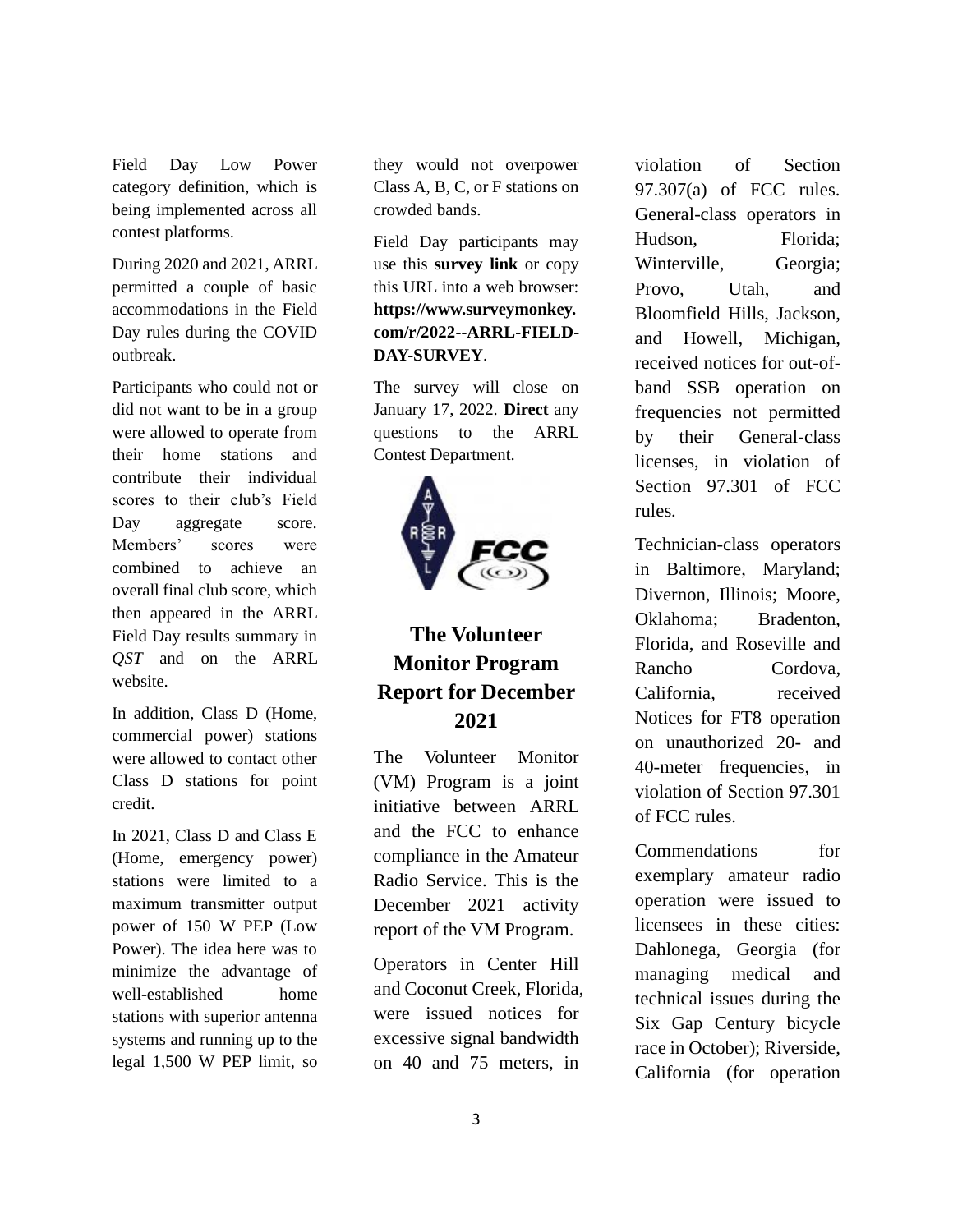during the October Earthquake Situational Emergency Test); Swansea, South Carolina (for operation on the SC HF ARES Net); Springfield, Indiana (for assistance to new operators in message handling); Mims, Florida (for exceptional efforts in correcting wideband issues), and Raymond, Mississippi (for exemplary operation during ARRL Field Day, statewide HF and VHF nets, and assistance to new operators).

The totals for VM monitoring in November were 1,901 hours on HF frequencies and 2,784 hours on VHF frequencies and above, for a total of 4,685 hours.

There was one referral from the FCC for enforcement assistance. *— Thanks to VM Program Administrator Riley Hollingsworth, K4ZDH*

## **Youth on the Air Camp to Return in June**

After a successful pilot camp program in 2021, the next camp for Youth on the Air (YOTA) in the Americas has been set for June 12 – 17, 2022. The camp will return to the National Voice of America Museum of Broadcasting in West Chester Township, Ohio.

The application period will open online on February 11. Eligible participants are amateur radio operators between the ages of 15 and 25. A total of 30 campers will be accepted. Some of the 30 spots will be reserved for campers who reside outside of the US but still in the Americas. Priority will be given to first-time attendees. Returning attendees will serve as camp leaders.

"We know that changes in the COVID-19 pandemic status between now and June will have an impact on hosting the camp," said YOTA Camp Director Neil Rapp, WB9VPG. "Should we not be able to host the camp or need to reschedule, we will let everyone know with as much notice as possible.

Beginning in 2022, the camp will try to alternate scheduling each year between June and July. Rapp says the camp planning working group acknowledges that avoiding all scheduling conflicts isn't possible, but hopes that alternating months will provide some diversity with school schedules, extracurricular activities, and major ham radio events.

Beginning in 2023, the location of the camp will rotate to various locations within the Americas. A system will be announced in which International Amateur Radio Union (IARU) member-societies and clubs will bid to serve as the host of the regionwide camp.

For details about the camp and/or to sign up for updates by email, visit the **[Youth on the Air camp](https://youthontheair.org/cincinnati-2022-copy/)**